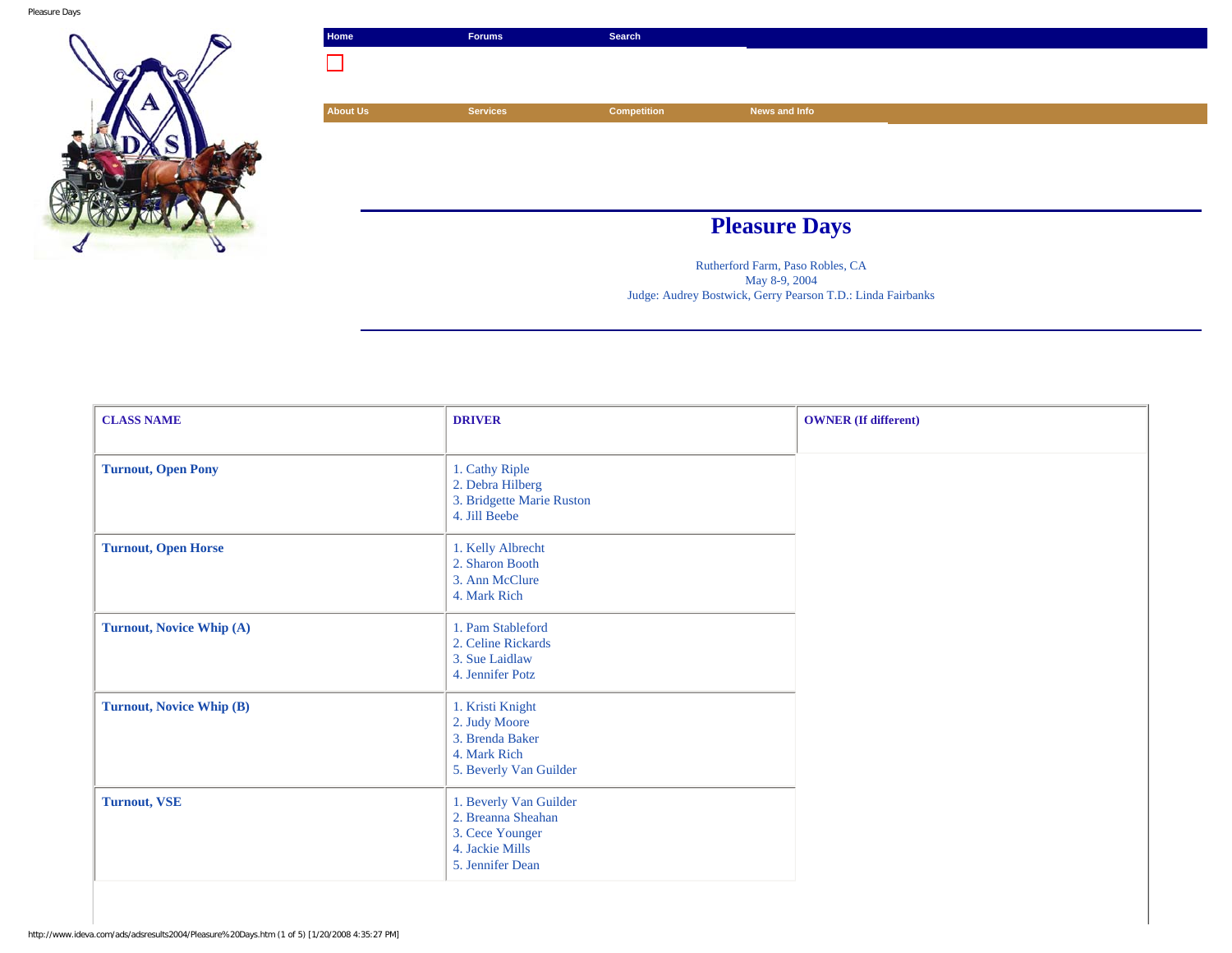| <b>Turnout, Open Multiples</b>      | 1. Steve Olsen<br>2. Patricia Demers<br>3. Pat Holmes                                              |
|-------------------------------------|----------------------------------------------------------------------------------------------------|
| <b>Turnout, Marathon Vehicles</b>   | 1. Tasha Wilkie<br>2. Barbara Meek<br>3. Lois Patten<br>4. Pat Holmes<br>5. June Wangsgaard        |
| <b>Working, Open Pony</b>           | 1. Bridgett Marie Ruston<br>2. Cathy Riple<br>3. Debra Hilberg<br>4. Jill Beebe<br>5. Judith Baron |
| <b>Working, Open Horse</b>          | 1. Ann McClure<br>2. Sharon Booth<br>3. Kelly Albrecht<br>4. Susan Castang<br>5. Judith Baron      |
| <b>Working, Novice Whip (A)</b>     | 1. Celine Rickards<br>2. Pam Stableford<br>3. Jennifer Potz<br>4. Heidi Sheahan                    |
| <b>Working Novice Whip (B)</b>      | 1. Sue Laidlaw<br>2. Dan Moore<br>3. Will Meneke<br>4. Brenda Baker<br>5. Beverly Van Guilder      |
| <b>Working VSE</b>                  | 1. Jennifer Dean<br>2. Breanna Sheahan<br>3. CeCe Younger<br>4. Jackie Mills                       |
| <b>Working, Open Multiples</b>      | 1. Steve Olsen<br>2. Patricia Demers<br>3. Pat Holmes                                              |
| <b>Working Marathon Vehicle (A)</b> | 1. Barbara Meek<br>2. Sallie Phillips<br>3. Jennifer Potz<br>4. Amy Bauer<br>5. June Wangsgaard    |
| <b>Working Marathon Vehicle (B)</b> | 1. Tasha Wilkie<br>2. Pam Garofalo<br>3. Heidi Sheahan<br>4. Pat Holmes<br>5. Kelly Albrecht       |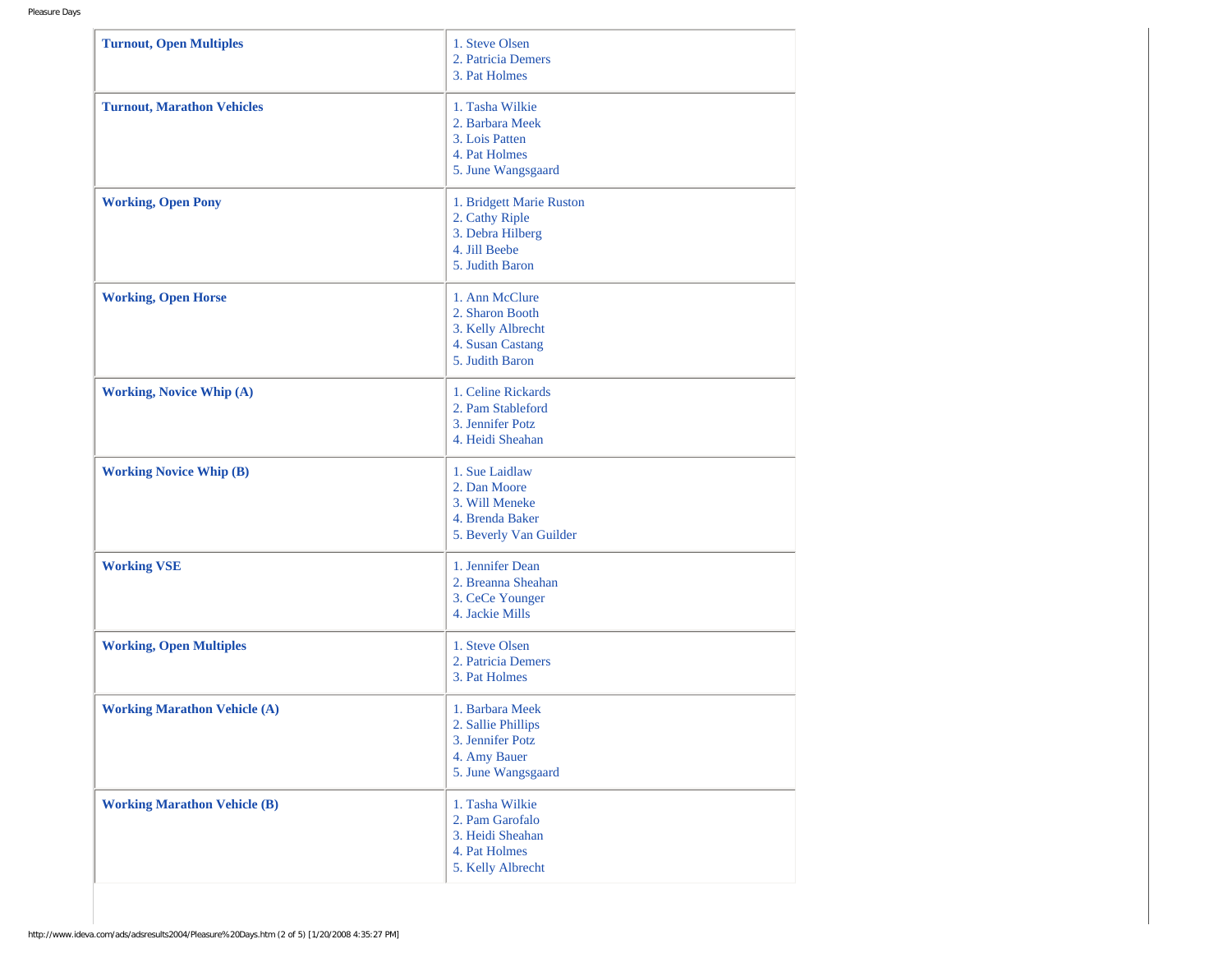| <b>Freestyle Reinsmanship, Open Pony</b>         | 1. Cathy Riple<br>2. Bridgette Marie Ruston<br>3. Kristi Knight<br>4. Jill Beebe<br>5. Judith Baron       |
|--------------------------------------------------|-----------------------------------------------------------------------------------------------------------|
| <b>Freestyle Reinsmanship, Open Horse</b>        | 1. Ann McClure<br>2. Susan Castang<br>3. Kelly Albrecht<br>4. Sharon Booth<br>5. Mark Rich                |
| <b>Freestyle Reinsmanship, Novice Whip</b>       | 1. Beverly Van Guilder<br>2. Celine Rickards<br>3. Pam Stableford<br>4. Judy Moore<br>5. Jennifer Potz    |
| <b>Freestyle Reinsmanship, VSE</b>               | 1. Breanna Sheahan<br>2. Cece Younger<br>3. Jackie Mills<br>4. Beverly Van Guilder<br>5. Jennifer Dean    |
| <b>Freestlye Reinsmanship, Open Multiples</b>    | 1. Stephen Olsen<br>2. Patricia Demers                                                                    |
| <b>Freestyle Reinsmanship, Marathon Vehicles</b> | 1. Tasha Wilkie<br>2. Jennifer Potz<br>3. Will Meneke<br>4. Barbara Meek<br>5. Patricia Demers            |
| <b>Times Obstacles, Open Pony</b>                | 1. Cathy Riple<br>2. Lois Patten                                                                          |
| <b>Timed Obstacles, Open Horse</b>               | 1. Ann McClure<br>2. Dan Moore                                                                            |
| <b>Timed Obstacles, Novice Whip</b>              | 1. Kristi Knight<br>2. Beverly Van Guilder<br>3. Celine Rickards<br>4. Pam Stableford<br>5. Jennifer Potz |
| <b>Timed Obstacles, Multiples</b>                | 1. Patricia Demers<br>2. Stephen Olsen<br>3. Pat Holmes                                                   |
| <b>Timed Obstacles, Marathon Vehicle</b>         | 1. Sallie Phillips<br>2. Phyllis Rumley<br>3. Barbara Meek<br>4. Tasha Wilkie<br>5. Pam Garofalo          |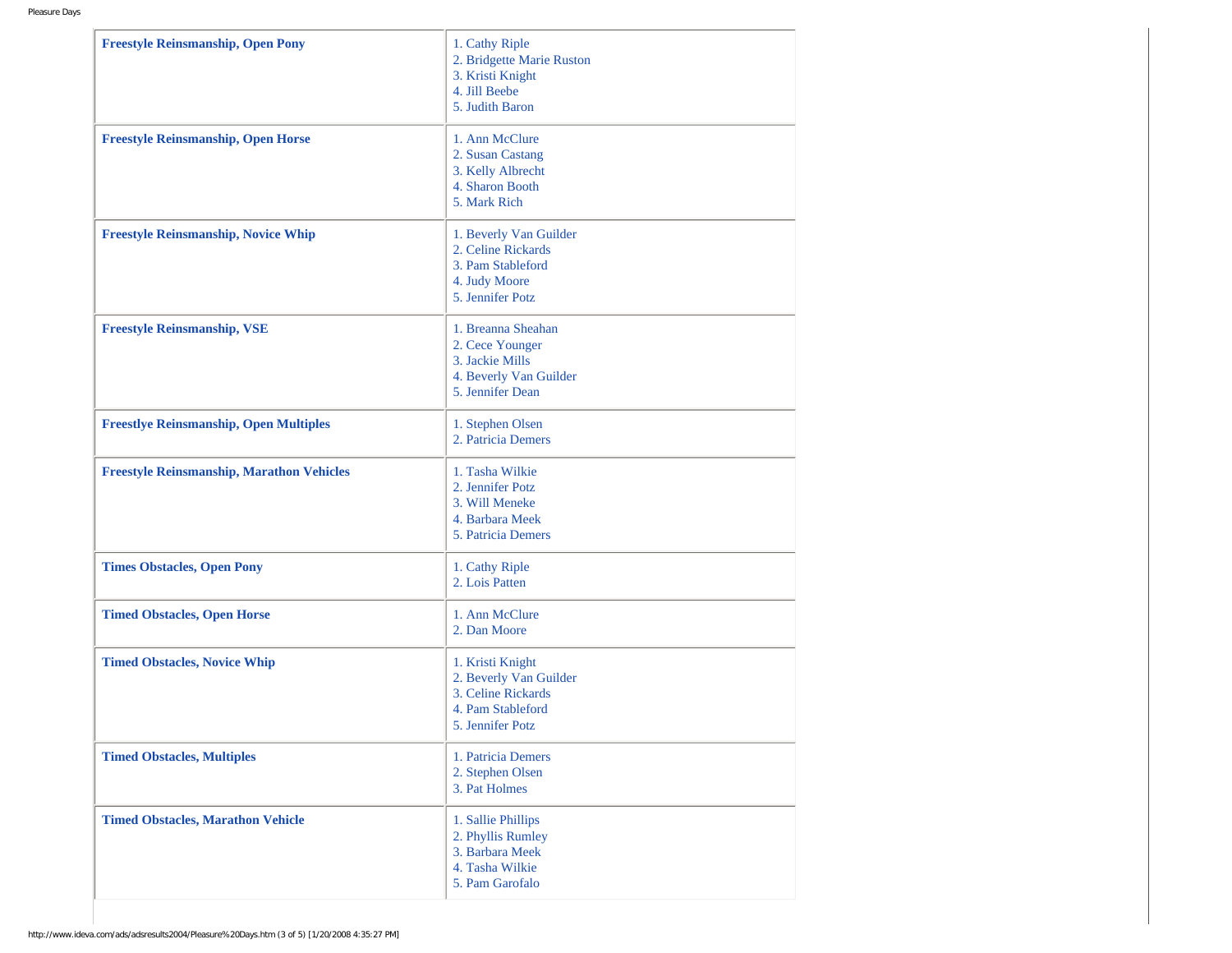| <b>Timed Obstacles, VSE</b>                             | 1. Beverly Van Guilder<br>2. Jennifer Dean<br>3. Jackie Mills<br>4. CeCe Younger<br>5. Janet Jackson   |
|---------------------------------------------------------|--------------------------------------------------------------------------------------------------------|
| <b>Cross Country Obstacles, Open Pony</b>               | 1. Cathy Riple<br>2. Jill Beebe<br>3. Tasha Wilkie<br>4. Bridgette Marie Ruston                        |
| <b>Cross Country Obstacles, Open Horse</b>              | 1. Phyllis Rumley<br>2. Ann McClure<br>3. Susan Castang<br>4. Sharon Booth                             |
| <b>Cross Country Obstacles, Novice Whip</b>             | 1. Kristi Knight<br>2. Jennifer Potz<br>3. Beverly Van Guilder<br>4. Sue Laidlaw<br>5. Celine Rickards |
| <b>Cross Country Obstacles, VSE</b>                     | 1. Brianna Sheahan<br>2. Jennifer Dean<br>3. Beverly Van Guilder<br>4. Jackie Mills<br>5. CeCe Younger |
| <b>Cross Country Obstacles, Open Multiples</b>          | 1. Patricia Demers<br>2. Pat Holmes<br>3. Stephen Olsen                                                |
| <b>Cross Country Obstacles, Marathon Vehicles Horse</b> | 1. Sallie Phillips<br>2. Phyllis Rumley<br>3. Barbara Meek<br>4. Heidi Sheahan<br>5. Pat Holmes        |
| <b>Cross Country Obstacles, Marathon Vehicle Pony</b>   | 1. Kristi Knight<br>2. Tasha Wilkie<br>3. Pam Garofalo<br>4. Lois Patten<br>5. June Wangsgaard         |
| <b>Cross Country Obstacles, Marathon Vehicle Pony</b>   | 1. Kristi Knight<br>2. Tasha Wilkie<br>3. Pam Garofalo<br>4. Lois Patten<br>5. June Wangsgaard         |
| <b>Carriage Dog</b>                                     | 1. Jennifer Potz<br>2. Cathy Riple<br>3. Sallie Phillips<br>4. Pam Stableford<br>5. Lois Patten        |